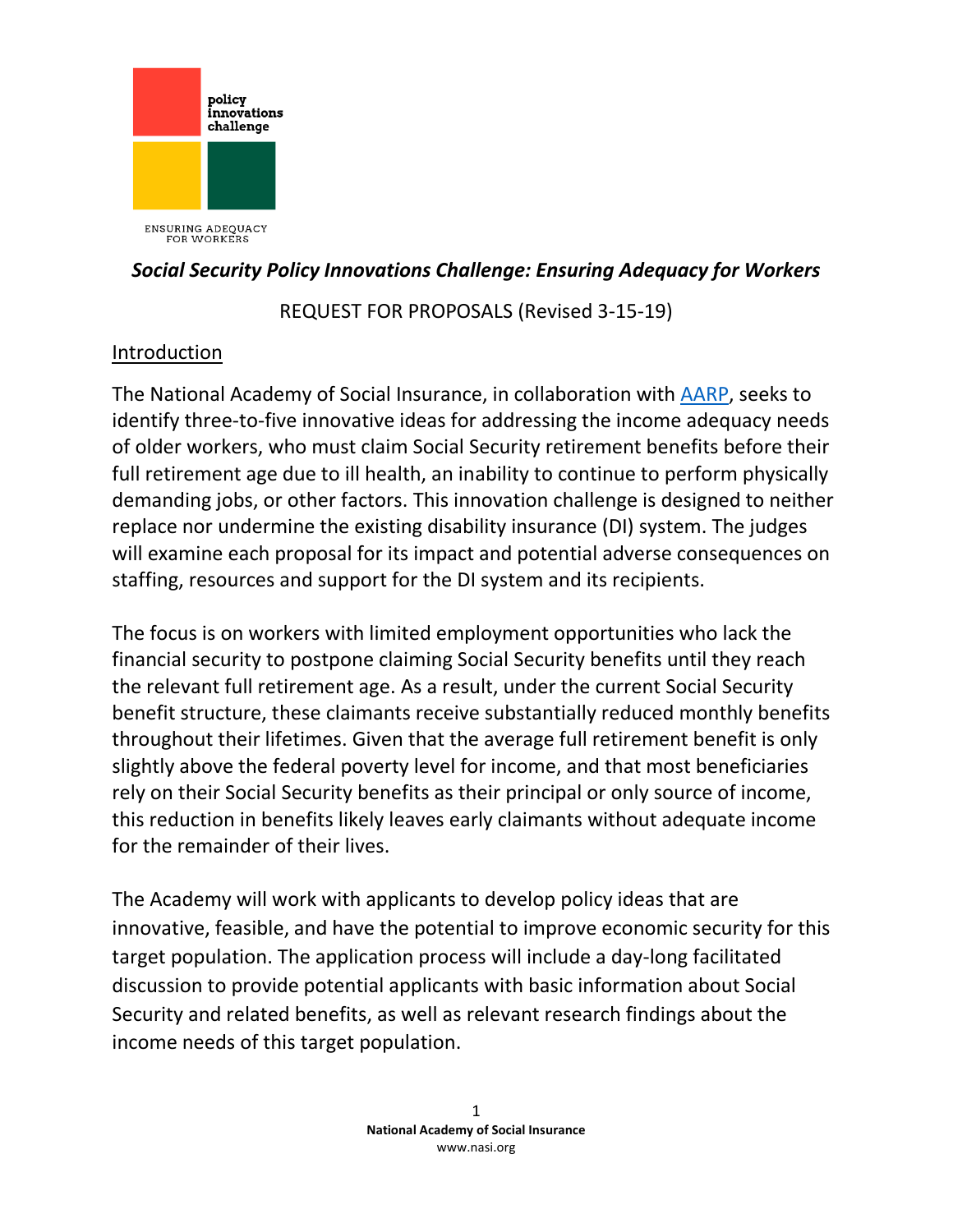

A panel of judges, consisting of Members of the Academy and others, will conduct a blind review of all proposals, based on evaluation criteria described below.

# Challenge Rules

Eligibility to submit proposals is limited to individuals, teams of individuals, and organizations meeting the following criteria:

- Applicants must demonstrate willingness to collaborate with other applicants with varying perspectives who submit similar proposals.
- Applicants must be willing to accept advice and guidance from experts assigned as advisers/mentors.
- Applicants must participate in a day-long facilitated discussion (see below for more information) during the initial stage of the application process.
- Employees of sponsor or partner organizations are not eligible to submit proposals.
- Organizations do not need to have non-profit status. *(Note: This has been amended from the original RFP.)*
- Individuals do not need to be affiliated with a non-profit organization. *(Note: This has been clarified from the original RFP.)*

## Judging Criteria

Proposals will be evaluated based on the following criteria and metrics:

- Feasible
- Focused on public policies at the federal level
- Insightful into the needs and experiences of the target population
- Innovative in approach
- Evidence-based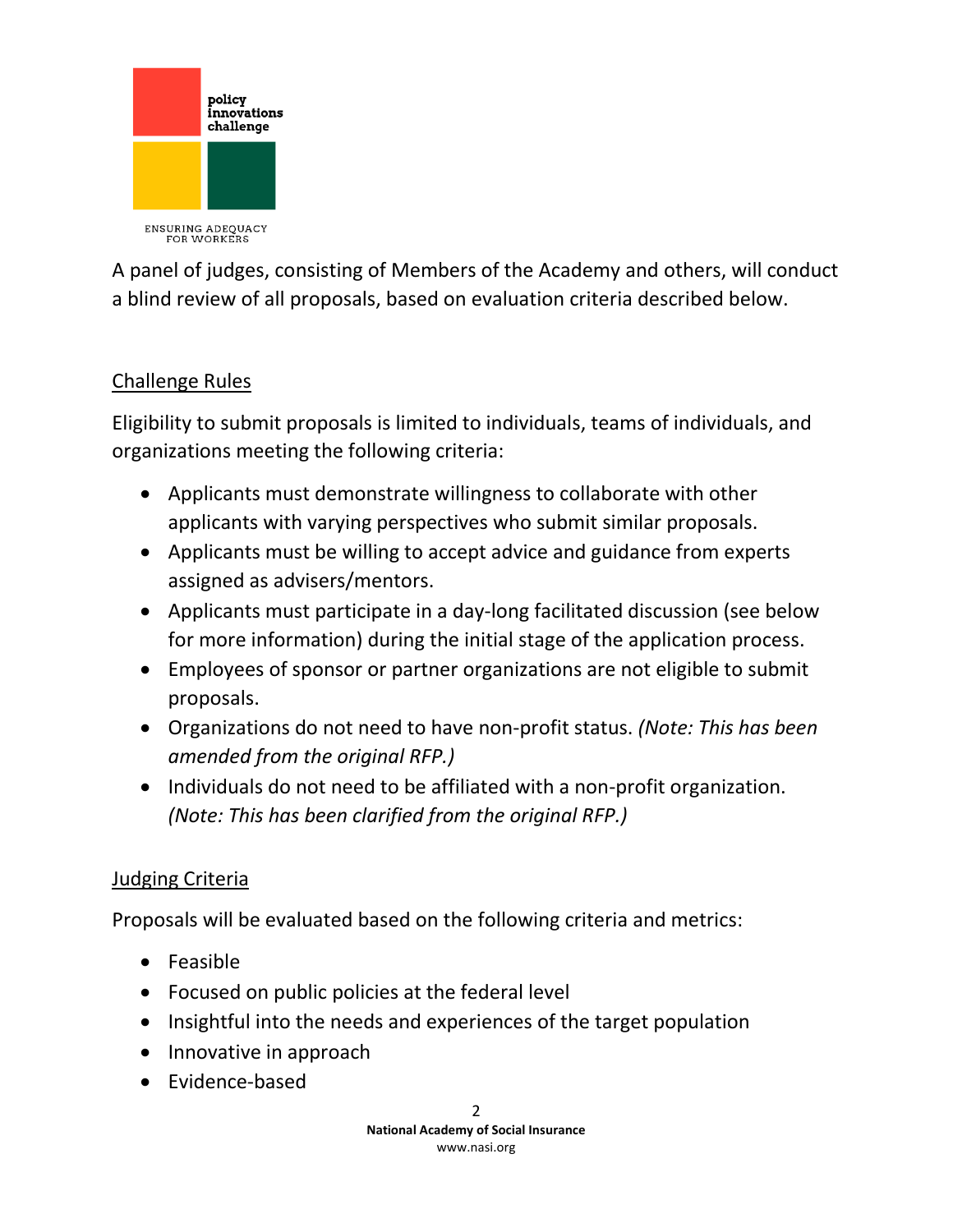

- Cost-effective
- Actionable for use by federal policymakers over a reasonable timeline, as part of a package of future Social Security changes
- Incorporates existing policy and related research
- Demonstrates understanding of, and relationship with, current Social Security benefits, especially retirement and disability insurance
- Estimates the number of individuals affected and the potential impact
- Addresses the potential cost and impact on Social Security's long-range financing
- Does not adversely impact the existing DI system

## Facilitated Discussion

Date: March 2019 (Visit<https://secure.nasi.org/policy-innovation-challenge/> to sign-up)

The purpose of this discussion is to inform potential applicants about the nature of the policy issues the challenge seeks to address and the process for administering the challenge. *Participation by applicants will be required and is intended especially for interested applicants who do not have extensive experience with the Social Security programs.*

Participants will include retirement policy experts from a variety of relevant academic disciplines and from policy development organizations, advocates for low-income individuals, advocates for older workers, advocates for people with disabilities, and advocates for workers in labor-intensive fields.

The purpose of the discussion will be to enable potential applicants to increase their understanding of current Social Security policy – including retirement claiming ages, spousal and survivor benefits, disability benefits, and work rules –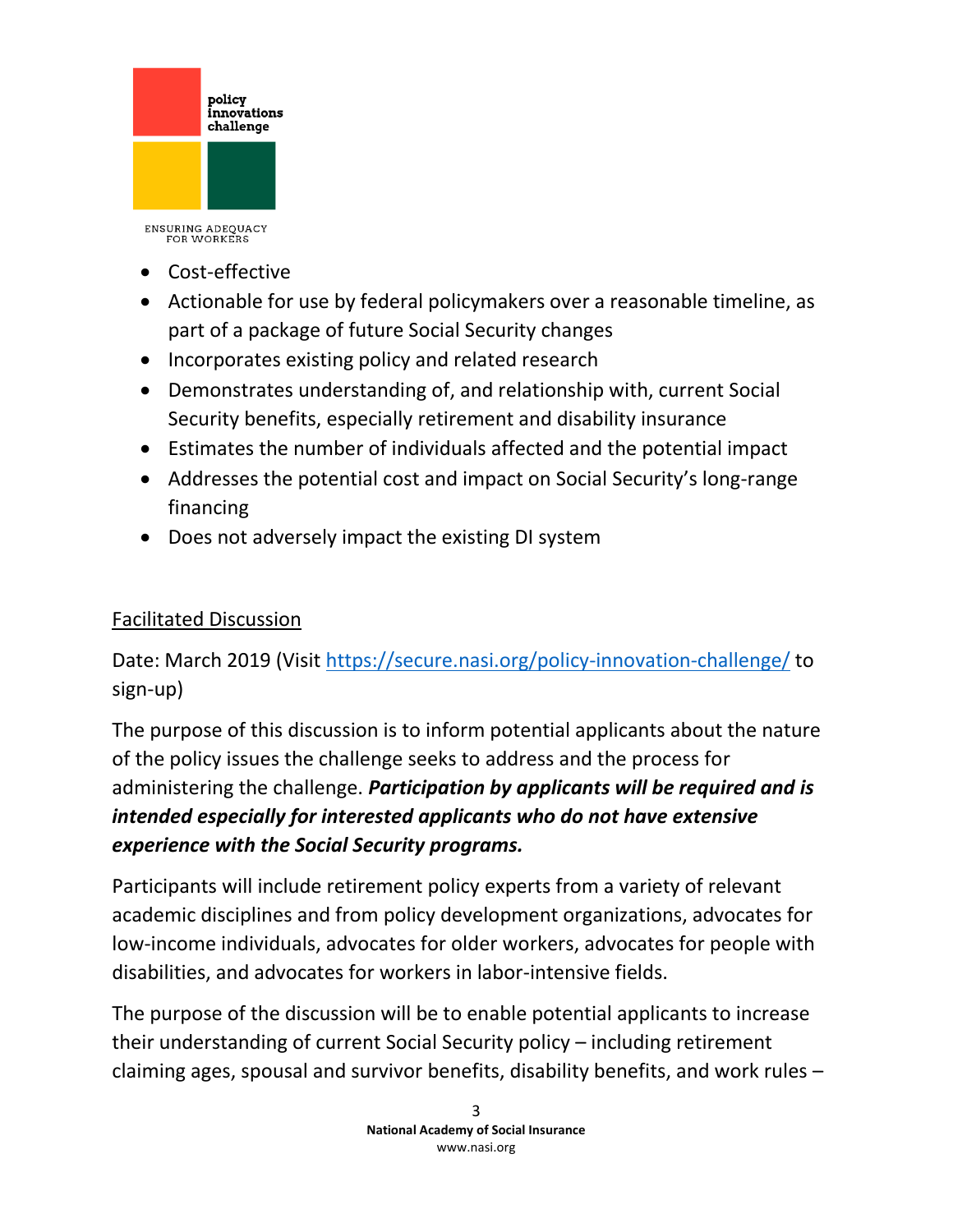

and ask questions of Social Security and related policy experts. The goal of the discussion is to encourage and inspire participants to compete based on a comparable level of knowledge and workable understanding of the Social Security system. An additional goal of the discussion is to begin the collaboration that will characterize later stages of the competitive process.

# Challenge Process and Timetable

## **Phase I: Preparation to submit an abstract**

- ➢ Abstract submissions (up to 3 pages) will describe an applicant's idea.
- $\triangleright$  Potential applicants will participate in a facilitated discussion (March 2019) to learn about the nature of the policy issues the challenge seeks to address and the process for administering the challenge.
- $\triangleright$  Applicants will have the opportunity to submit questions to the Academy and answers will be shared with all applicants via the Challenge website.
- ➢ Applicants are also encouraged to submit a brief letter/statement of intent by Friday, March 15, to Elaine Weiss [\(eweiss@nasi.org\)](mailto:eweiss@nasi.org).

# **Deadline to submit an abstract: Friday, March 29, 2019, by 8:00 pm ET/ 5:00 pm PT.**

(See next page for detailed abstract submission instructions)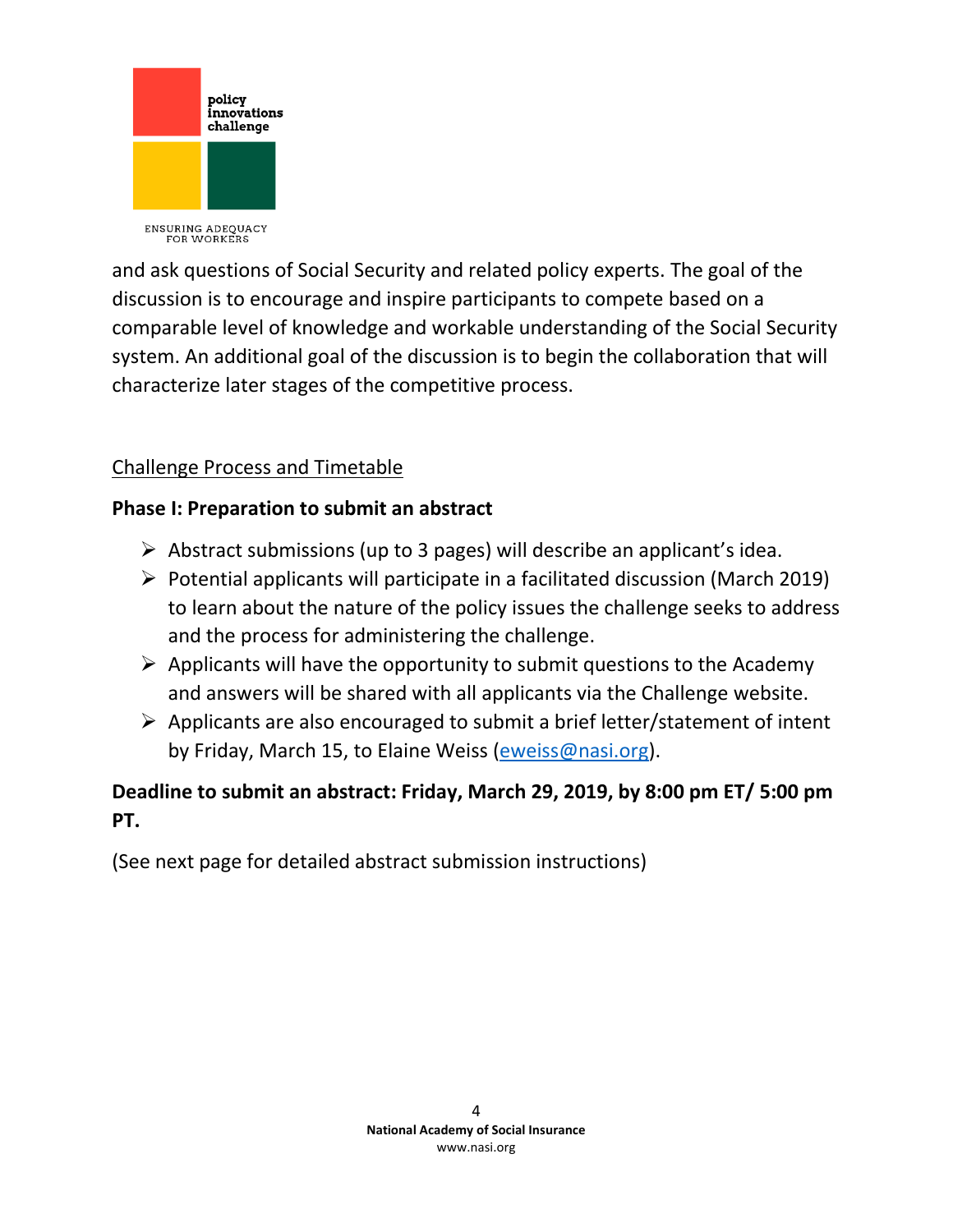

### **\*\*ABSTRACT SUBMISSION INSTRUCTIONS\*\*** (As of March 15, 2019)

To submit your abstract, please upload a Word document of **no more than 3 pages** in Arial (or very similar) font, 11-point type, with 1.15 line spacing and 6 points above and below each paragraph, with normal 1" page margins. **Download the template from the [Challenge site](https://secure.nasi.org/policy-innovation-challenge/)**. Submissions that do not adhere to these formatting guidelines will not be reviewed.

Your abstract should answer the following questions in those three pages, using the space as you wish i.e., devoting more of the space to the first, second, or third questions as you think is most relevant.

Your abstract is due by 5:00 pm PT / 8:00 pm ET on Friday, March 29. Submit your abstract b[y clicking on this](https://secure.nasi.org/submit-your-abstract/)  [link.](https://secure.nasi.org/submit-your-abstract/) Thank you, and good luck!

#### **Questions your abstract must address:**

- 1. **Describe your proposal, including how it meets the needs of the target population, and what changes it makes to public policy and existing systems at the federal level?** For example, does your idea involve changes to Social Security or related (e.g., Medicare, Supplemental Security Income) policies? Does your idea involve changes to other federal policies? (40% of your score will be based on the idea's relevance to federal policy and its focus on the target population.)
- 2. **How feasible is your idea in terms of administration, and with respect to its potential to be incorporated into federal legislation and/or regulations over the next few years?** Keep in mind the importance of not undermining the current Social Security Disability Insurance program, including its administration. (40% of your score will be based on the idea's feasibility.)
- 3. **How is your idea innovative, e.g., addresses the problem in a new or creative way?** (20% of your score will be based on the innovativeness of your idea.)

### **Phase II: Preparation to submit a proposal**

- $\triangleright$  In early-mid April 2019, applicants whose abstracts are selected to continue to participate in the Challenge will be asked to prepare a more in-depth (10-page) proposal, and submission instructions will be provided.
- $\triangleright$  During this phase of the process, applicants will be assigned an adviser to assist with the completion of their proposal. Applicants may choose not to have an adviser.

### **Deadline to submit a proposal: Friday, May 31, 2019, by 8:00 pm ET.**